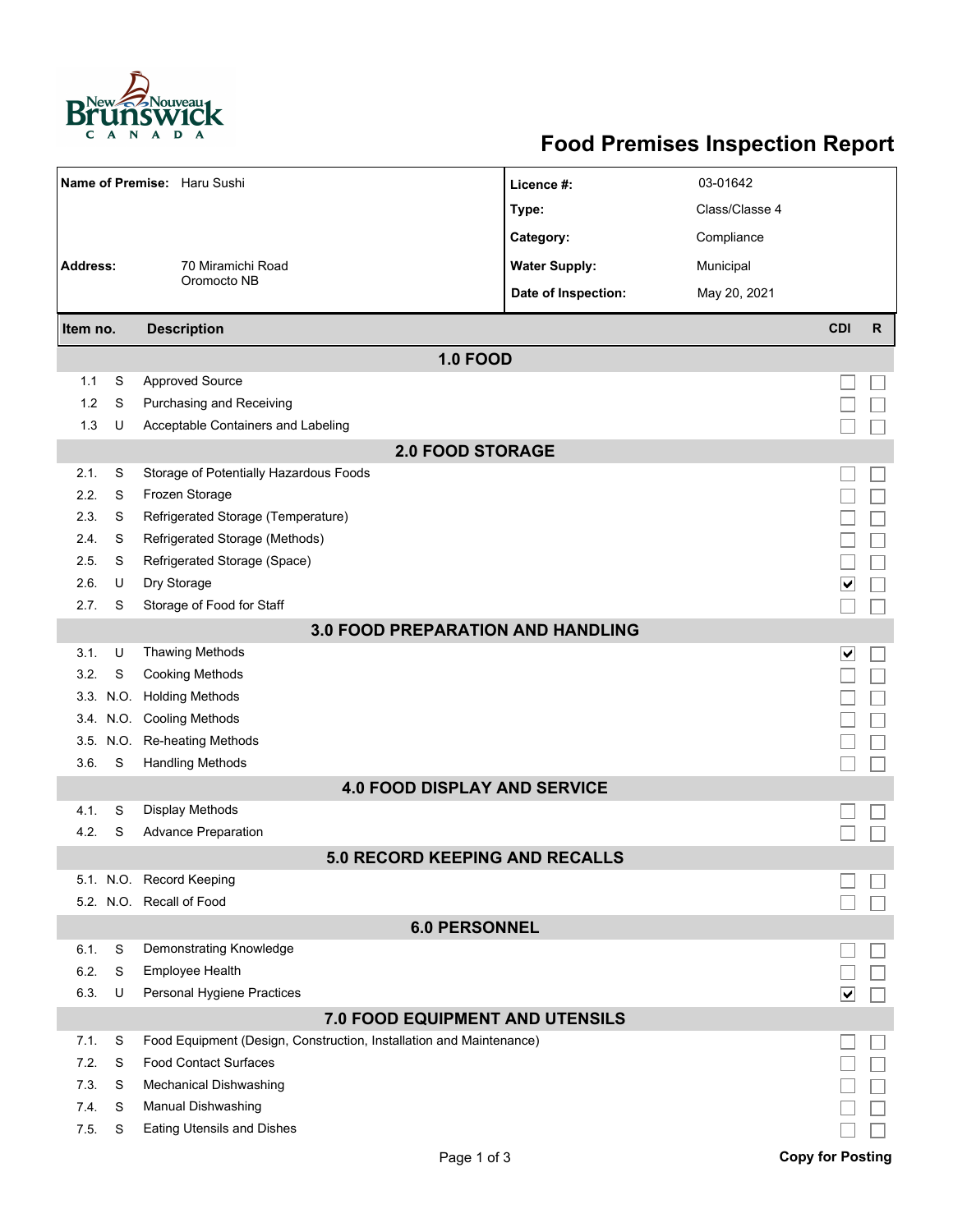

## **Food Premises Inspection Report**

|                                    | <b>Name of Premise:</b><br>Haru Sushi<br>Licence #: |                                      |                                                                                                                                                                                                                                                                                                                                                            |                     |  |  |  |  |  |  |  |
|------------------------------------|-----------------------------------------------------|--------------------------------------|------------------------------------------------------------------------------------------------------------------------------------------------------------------------------------------------------------------------------------------------------------------------------------------------------------------------------------------------------------|---------------------|--|--|--|--|--|--|--|
| <b>8.0 CLEANING AND SANITIZING</b> |                                                     |                                      |                                                                                                                                                                                                                                                                                                                                                            |                     |  |  |  |  |  |  |  |
| 8.1.                               | U                                                   |                                      | <b>Cleaning and Sanitizing</b>                                                                                                                                                                                                                                                                                                                             |                     |  |  |  |  |  |  |  |
| 8.2.                               | S                                                   |                                      | Detergents and Chemical Use and Storage                                                                                                                                                                                                                                                                                                                    |                     |  |  |  |  |  |  |  |
| <b>9.0 SANITARY FACILITIES</b>     |                                                     |                                      |                                                                                                                                                                                                                                                                                                                                                            |                     |  |  |  |  |  |  |  |
| 9.1.                               | S                                                   |                                      | Washroom(s)                                                                                                                                                                                                                                                                                                                                                |                     |  |  |  |  |  |  |  |
| 9.2.                               | U                                                   |                                      | Hand Washing Station(s)                                                                                                                                                                                                                                                                                                                                    | ⋁                   |  |  |  |  |  |  |  |
|                                    | 10.0 FLOORS, WALLS AND CEILINGS                     |                                      |                                                                                                                                                                                                                                                                                                                                                            |                     |  |  |  |  |  |  |  |
| 10.1.                              | S                                                   |                                      | Floors (Construction and Maintenance)                                                                                                                                                                                                                                                                                                                      |                     |  |  |  |  |  |  |  |
| 10.2.                              | S                                                   | Walls (Construction and Maintenance) |                                                                                                                                                                                                                                                                                                                                                            |                     |  |  |  |  |  |  |  |
| 10.3.                              | S                                                   |                                      | Ceilings (Constructions and Maintenance)                                                                                                                                                                                                                                                                                                                   |                     |  |  |  |  |  |  |  |
|                                    |                                                     |                                      | <b>11.0 WATER SUPPLY AND WASTE DISPOSAL</b>                                                                                                                                                                                                                                                                                                                |                     |  |  |  |  |  |  |  |
| 11.1.<br>11.2.                     | S<br>S                                              |                                      | Water (Quality and Quantity)                                                                                                                                                                                                                                                                                                                               |                     |  |  |  |  |  |  |  |
| 11.3.                              | S                                                   |                                      | Sewage Disposal<br>Solid Waste Handling                                                                                                                                                                                                                                                                                                                    |                     |  |  |  |  |  |  |  |
|                                    |                                                     |                                      | <b>12.0 LIGHTING AND VENTILATION</b>                                                                                                                                                                                                                                                                                                                       |                     |  |  |  |  |  |  |  |
| 12.1.                              | S                                                   | Lighting                             |                                                                                                                                                                                                                                                                                                                                                            |                     |  |  |  |  |  |  |  |
| 12.2.                              | S                                                   | Ventilation                          |                                                                                                                                                                                                                                                                                                                                                            |                     |  |  |  |  |  |  |  |
|                                    |                                                     |                                      | 13.0 GENERAL                                                                                                                                                                                                                                                                                                                                               |                     |  |  |  |  |  |  |  |
| 13.1.                              | S                                                   | Licence                              |                                                                                                                                                                                                                                                                                                                                                            |                     |  |  |  |  |  |  |  |
| 13.2.                              | S                                                   |                                      | Rodent and Insect Control                                                                                                                                                                                                                                                                                                                                  |                     |  |  |  |  |  |  |  |
| 13.3.                              | U                                                   |                                      | Other Infractions/Hazards                                                                                                                                                                                                                                                                                                                                  |                     |  |  |  |  |  |  |  |
|                                    |                                                     |                                      | N.O. - Not Observed; S - Satisfactory ; U - Unsatisfactory MI - Minor infraction; MA - Major infraction; CR - Critical infraction, CDI - Corrected During<br>Inspection, R - Repeated infraction                                                                                                                                                           |                     |  |  |  |  |  |  |  |
|                                    |                                                     |                                      | <b>OBSERVATIONS AND CORRECTIVE ACTIONS</b>                                                                                                                                                                                                                                                                                                                 |                     |  |  |  |  |  |  |  |
| Item                               |                                                     | MI /MA/ CR                           | Remarks                                                                                                                                                                                                                                                                                                                                                    | Date for correction |  |  |  |  |  |  |  |
| 1.3                                |                                                     | МA                                   | When a food item is opened, portioned and repackaged, the portioned packages shall be labelled with<br>the "packaged on date" using the date in which the large portion food item was opened.<br>Observations: Fish and seafood products not labelled in all cold storage units, need to<br>be labelled with date of packaging and product identification. | June 3, 2021        |  |  |  |  |  |  |  |
| 13.3.                              |                                                     | MI                                   | Other conditions which needs consideration (ex: clutter, unused equipment, etc.)<br>Observations: Clutter, mix of dry food items and containers and other stored in a<br>disorganized manner, declutter and reorganize room, store foodstuffs separately from<br>non food items.                                                                           | June 3, 2021        |  |  |  |  |  |  |  |
| 2.6.                               |                                                     | MI                                   | Foods shall be stored in a manner to prevent cross contamination (stored in impervious containers<br>once opened, scoops kept out of bins, not directly on floor)<br>Observations: Scoops were left in flour and rice bins, scoops need to be kept out of<br>containers and stored in a designated slot.                                                   | Corrected           |  |  |  |  |  |  |  |
|                                    |                                                     |                                      | Corrective Actions: Operator removed scoops from containers during inspection.                                                                                                                                                                                                                                                                             |                     |  |  |  |  |  |  |  |
| 3.1.                               |                                                     | МA                                   | Les aliments congelés doivent être décongelés convenablement, c'est-à-dire sous l'eau froide<br>courante, au réfrigérateur à une température de 4 °C (40 °F) ou moins, au four à micro-ondes comme<br>étape de cuisson.                                                                                                                                    | Corrected           |  |  |  |  |  |  |  |
|                                    |                                                     |                                      | Observations: Package of crab had been pulled out directly on the counter to thaw, less<br>than 1h at time of inspection. Operator put it in the refrigerator upon mention                                                                                                                                                                                 |                     |  |  |  |  |  |  |  |
|                                    |                                                     |                                      | Corrective Actions: Advised operator that foods are to be thawed in the refrigerator<br>below 4C or under cold running water.                                                                                                                                                                                                                              |                     |  |  |  |  |  |  |  |